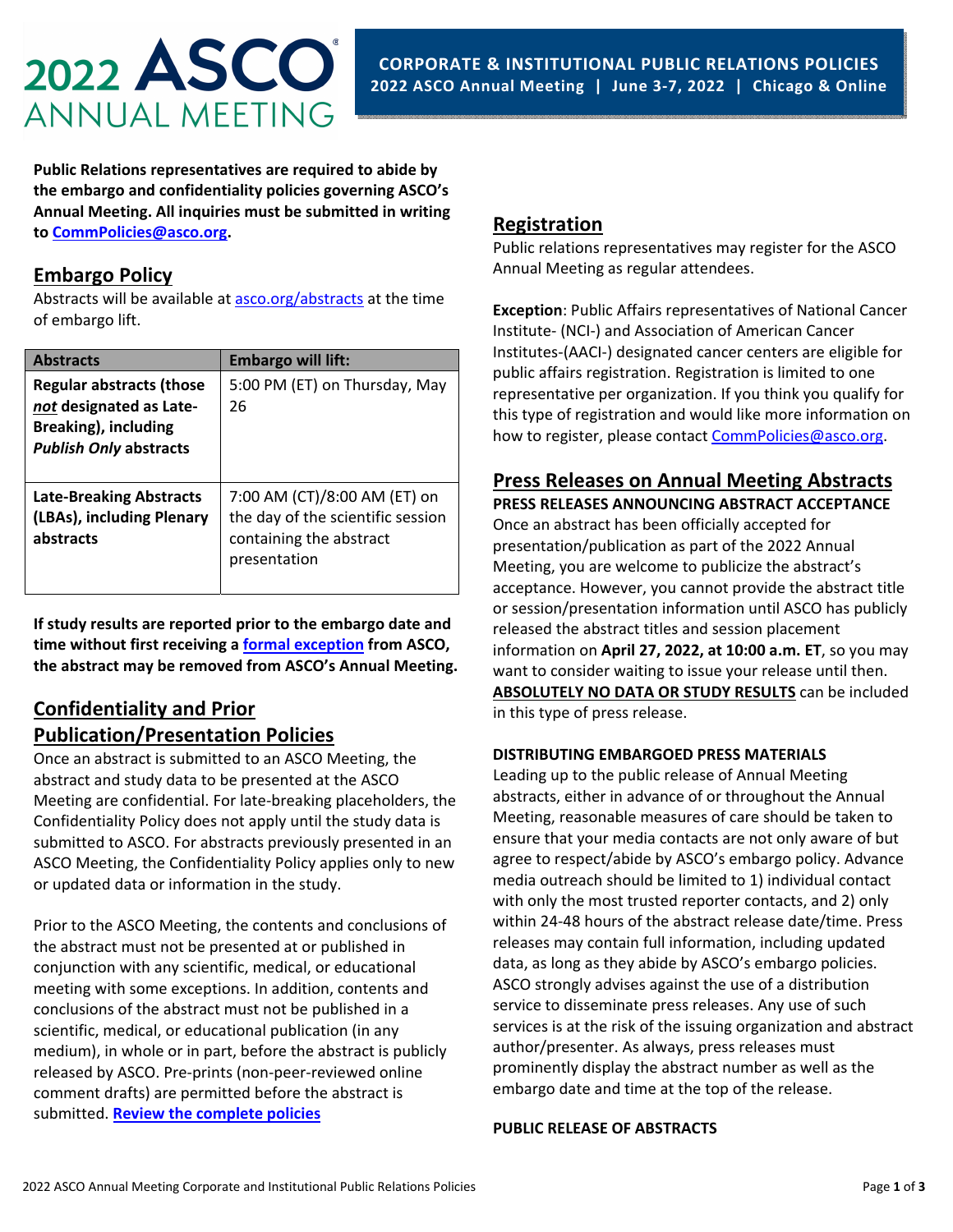Once an abstract has been publicly released by ASCO and the embargo has lifted, you may widely distribute a press release containing the full data, including any additional or updated data that will be presented at the meeting even if not included in the abstract itself.

#### **THIRD‐PARTY PRESS RELEASE DISTRIBUTION**

*For Proceedings I and/or Publish Only Abstracts:* A Virtual Press Room within ASCO's online Press Center will be designated for corporate and institutional press materials on *Proceedings I* and/or *Publish Only* abstracts. ASCO‐ credentialed journalists, as well as journalists covering the meeting remotely, will have access to the posted press materials for the duration of the Annual Meeting. **Please note that ASCO will not accept hard copy press releases on** *Proceedings I* **and/or** *Publish Only* **abstracts to be displayed in the Press Room.** 

For press releases to be displayed in the Virtual Press Room, the following criteria must be met:

- Press releases must directly relate to abstracts from the Annual Meeting and fully adhere to ASCO's embargo policies.
- Press releases must prominently display the corresponding abstract number(s) at the top of the first page.
- Press packets, and promotional/marketing materials (corporate reports, product promotions, giveaways) are prohibited.
- ASCO's logos and/or graphic representations of the ASCO name may not be used without written permission.

#### **Press releases on** *Proceedings I* **and** *Publish Only* **abstracts will be posted on the Virtual Press Room when the embargo lifts at 5:00 p.m. ET on Thursday, May 26, 2022.**

All press releases must be submitted for review electronically to virtualpress@asco.org. Due to the high volume of submissions, ASCO staff encourages you to submit your press releases as soon as they are finalized. The submission deadline for all press releases to be posted in conjunction with the *Proceedings I* and *Publish Only* abstract release is **11:59 p.m. ET on Monday, May 23, 2022. Submissions made after this deadline cannot be guaranteed posting at the time of embargo lift but will still be posted in the Virtual Press Room as staff time allows**.

#### *For Late‐Breaking Abstracts (LBAs):*

An area of the on‐site Press Room at the Annual Meeting will be designated for corporate and institutional press materials

on Late‐Breaking Abstracts (LBAs) only. Registered journalists attending the meeting will have daily access to the press materials.

To display a press release in the on‐site Press Room the following criteria must be met:

- Press release must directly relate to LBAs being presented at the Annual Meeting and fully adhere to ASCO's embargo policies.
- Press releases must prominently display the corresponding abstract number(s) and the embargo date and time at the top of the first page.
- Promotional/marketing materials (corporate reports, product promotions, giveaways) are prohibited. Press materials must be delivered in person to the ASCO Press Room during operational hours:
- ASCO will accept up to 50 copies of a press release each day. ASCO staff will not be able to monitor the number of copies of each press release.
- Press releases may be dropped off once a day each day of the meeting. At the end of each day, ASCO will recycle all remaining press releases.
- ASCO cannot accept hard copy press materials for review or delivery prior to the Annual Meeting.
- ASCO logos and/or graphic representations of the ASCO name may not be used without written permission.

Press releases on Late‐Breaking Abstracts (LBAs) may also be submitted for posting on the Virtual Press Room after the embargo has lifted. Once the embargo has lifted, you can submit your press release for posting to virtualpress@asco.org and the release will be posted as staff time allows.

ASCO does not endorse corporate or institutional press releases and will display these materials strictly as non‐ASCO literature.

Dissemination of literature in the areas outside the Press Room and/or Press Conference Room is strictly prohibited. Please see "Conduct Regulations" below for further information.

Additional guidelines for the Virtual Press Room are outlined on www.asco.org/PRprofessionals.

# **Media Lists**